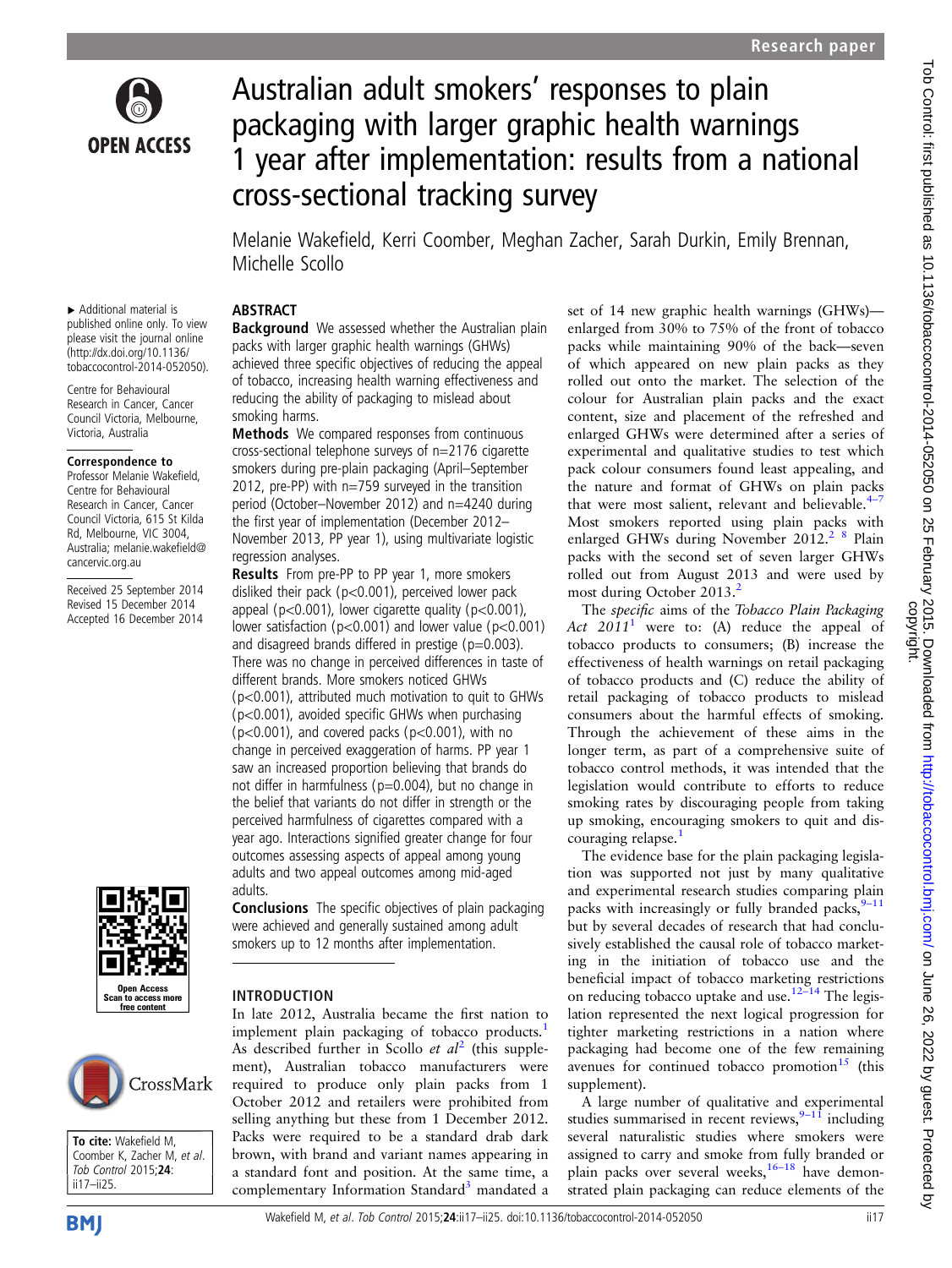appeal of tobacco products, as judged by measures of reduced attractiveness, liking, prestige, stylishness, quality, satisfaction and taste, $16-28$  $16-28$  and that smokers of plain packs are associated with less desirable personality attributes.<sup>19</sup> 20 24 25 28 [29](#page-8-0) Reductions in measures of appeal have been repeatedly evident in studies of youth and young adults, $10^{-11}$  consistent with the critical role played by brand image during youth and young adulthood, the period when smoking behaviour develops and brand preferences are established.<sup>12</sup> <sup>13</sup> Experimental and naturalistic studies also suggest plain packaging makes health warnings more salient, with warnings being better recalled and considered more serious and believable.<sup>10</sup> <sup>11</sup> <sup>16</sup> <sup>30</sup> <sup>31</sup> Studies also suggest that plain packaging can redress smokers' misconceptions about product harm, although findings have been more variable, depending on the plain pack colour used and presence of descriptive variant names. $10^{-11}$  A common feature of the qualitative and experimental studies of plain packaging conducted to date is that most have involved only a short period of exposure, so responses may be attributable to pack novelty. Population-based study of consumer responses where plain packaging has become the norm such as in Australia is important for understanding 'real world' effects.

While other papers in this volume have examined early responses of youth to the new packaging,  $32\,33$  the current study aimed to evaluate the effectiveness of plain packaging with larger GHWs among Australian adult cigarette smokers in achieving the three specific aims of reducing the appeal of tobacco, increasing GHW effectiveness and correcting misperceptions of harm. Since plain packaging was implemented at the same time as larger and refreshed GHWs, this study necessarily examines outcomes of these two packaging changes in aggregate.

It is expected that elements of packaging appeal should reduce after the introduction of the packaging changes, since brand colours and designs on packs were replaced with the same unattractive colour and the GHWs took up a greater proportion of the pack. We also expected perceived differences between brands and variants to be undermined once all packs are plain and their distinctive brand-associated colour and design connotations are replaced with a standard drab brown. Further, the larger refreshed GHWs would be expected to be noticed more because of their increased size and imagery and presentation against a drab background. If credible, these GHWs should then provide more motivation to quit.  $34$ Achievement of change in these kinds of proximal outcomes in the first instance would provide confidence that the packaging changes are working as intended, $34$  subsequent to other investigations of more distal outcomes pertaining to reduced smoking uptake or progress towards quitting  $35 \frac{36}{36}$  (this supplement).

# METHODS

## Study design and participants

The National Plain Packaging Tracking Survey employed a continuous cross-sectional design, with an average of 100 interviews completed per week from April 2012–March 2014. Data collection was suspended for 2 weeks over each December–January holiday period. Telephone interviews with adult smokers (respondents who smoked daily or weekly, or who smoked monthly or less-than monthly and self-identified as smokers) and recent quitters (quit in the last year) were conducted in English. Respondents were recruited using a dual-frame sample design, with half of all respondents approached via landline random digit dialling (RDD) and half by mobile phone RDD. For the landline sample, to correct for over-representation of older

female at-home respondents, $37$  interviewers asked to speak to the youngest male aged 18–69 years, and if not available, the youngest female. The mean monthly response rate, adjusted for those who declined to be formally screened but may have been in-scope for the survey, was 57% and this did not vary over the survey period. Further detail on survey methods is available in a Technical Report (see [Supplementary Technical report\)](http://tobaccocontrol.bmj.com/lookup/suppl/doi:10.1136/tobaccocontrol-2014-052050/-/DC1).<sup>38</sup>

The current study used responses from smokers of factorymade or roll-your-own cigarettes interviewed between April 2012 and November 2013 inclusive, corresponding to 6 months pre-plain packaging (pre-PP, April–September 2012), 2 months of transition (October/November 2012) and 1 year after full implementation (December 2012–November 2013). After excluding n=149 respondents who did not provide valid data on all demographic covariates, we analysed responses from 7175 cigarette smokers (weighted n; unweighted n=7133).

#### Outcome measures

Questionnaire measures were adapted from other population surveys such as the Australian arm of the International Tobacco Control survey (<http://www.itcproject.org/surveys>) and tapped similar constructs to those used in past studies to assess appeal, health warning effectiveness and perceived harm. Full details of the questions asked, response options and the way in which responses were aggregated for analysis are provided in the Technical Report (see [Supplementary Technical report](http://tobaccocontrol.bmj.com/lookup/suppl/doi:10.1136/tobaccocontrol-2014-052050/-/DC1)).<sup>38</sup>

## Appeal-related outcomes

As a general measure of overall appeal, the extent to which respondents liked the look of their current pack was rated on a 5-point scale from 'strongly agree' to 'strongly disagree' (dichotomised into disagree/strongly disagree vs neither/agree/strongly agree). Smokers were also asked to rate their current cigarettes or tobacco as 'higher', 'lower' or 'about the same' compared with a year ago, in terms of quality,<sup>[16 19 22 26](#page-7-0)</sup> satisfaction,<sup>[19](#page-7-0)</sup> value for money<sup>[19](#page-7-0)</sup> and appeal of the packaging (coded as lower than a year ago vs higher/about the same).<sup>[19](#page-7-0)-23</sup> Additionally, smokers were asked whether or not there were differences between brands in prestige (no vs yes/do not know)<sup>19 20 25</sup> and on a 4-point scale from 'not at all different' to 'very different', how different cigarette brands were in taste (not at all different vs a little/somewhat/very different/do not know).<sup>[21 25 27](#page-7-0)</sup>

## Health warning effectiveness outcomes

Noticeability of GHWs was assessed by asking "When you look at a cigarette/tobacco pack, what do you usually notice first: the warning labels, or other aspects of the pack, such as branding?" (noticed the warnings first vs other responses).[34 39](#page-8-0) Respondents were also asked whether they agreed/disagreed that the dangers of smoking had been exaggerated (somewhat/strongly disagree vs neutral/agree responses) as an indicator of perceived credibil-ity of the GHWs.<sup>[34 39](#page-8-0)</sup> Cognitive response to warnings was measured by asking smokers to what extent the health warnings on packs made them more motivated to quit (much more vs not at all/a little/somewhat).<sup>39–41</sup> Avoidant responses were measured with two questions: whether in the past month they had asked for a pack with a different health warning on it (yes vs no) $^{39}$  <sup>42</sup> and how often in the past month they had covered up or concealed their pack or put their cigarettes in another container (several or many times vs other responses).<sup>16 22 [39 40](#page-8-0)</sup>

## Perceived harm outcomes

Smokers were asked whether or not there were differences between brands in harm (no vs yes/do not know)<sup>[20 21 27](#page-7-0)</sup> and as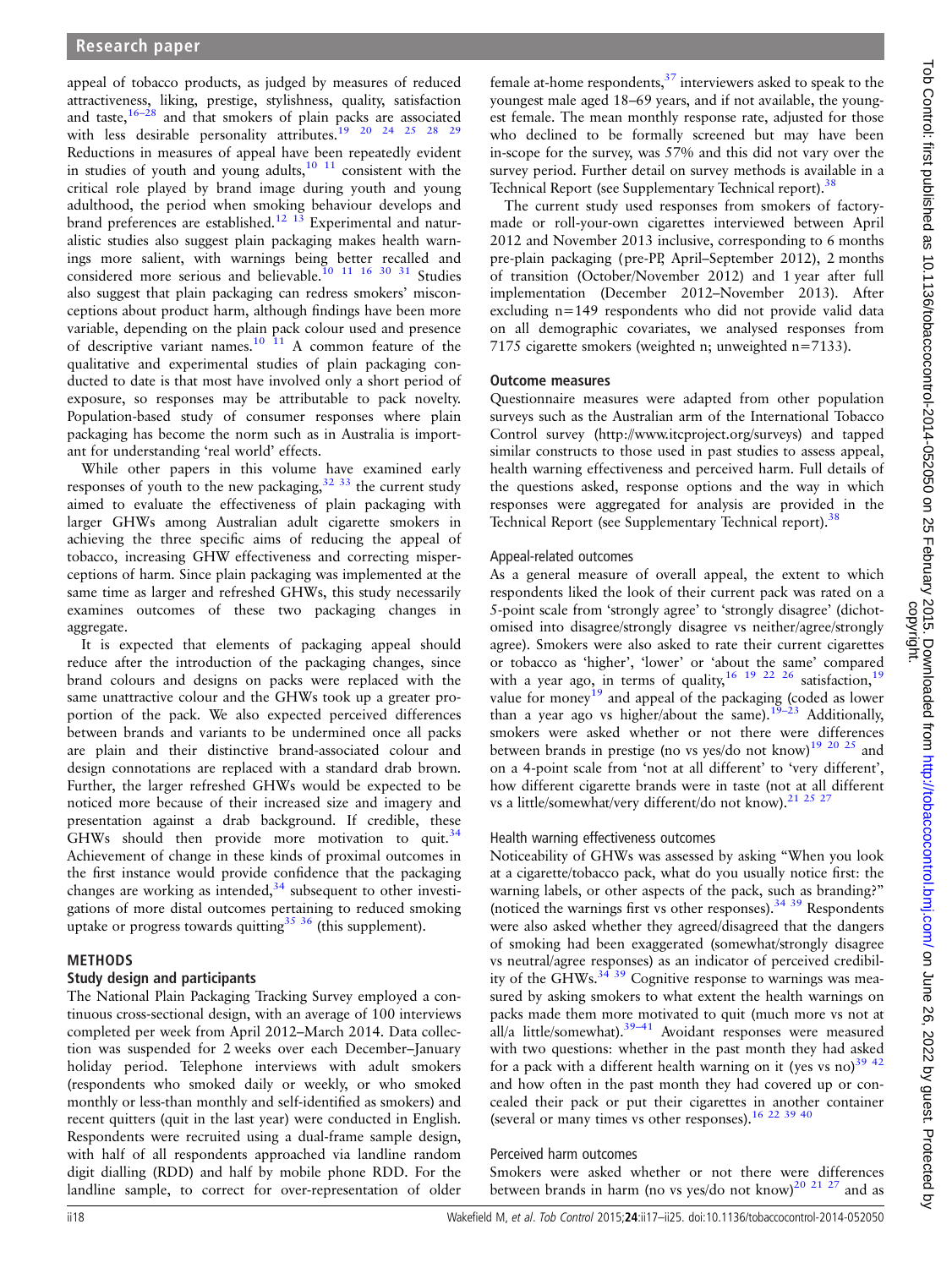for the appeal-related outcomes, to rate their current cigarettes or tobacco as 'higher', 'lower' or 'about the same' compared with a year ago, in terms of harmfulness (higher vs other responses). Although descriptive brand variant names persisted on plain packs, the pack colours that had previously signified different tar or strength levels were standardised to dark drab brown, so it was of interest to examine whether consumers continued to perceive differences in strength between brand variants. Smokers were therefore asked to rate on a 4-point scale from 'not at all different' to 'very different', how different brand variants are in strength (not at all different vs other responses). $19\frac{26\frac{43}{2}}{26\frac{43}{2}}$ 

#### Covariates

Data were collected on sex, age and highest educational attainment. The Heaviness of Smoking Index (HSI) assessed nicotine dependence using a 0 (low) to 6 (high) score based on the sum of daily cigarette consumption and minutes to first cigarette of the day,<sup>[44](#page-8-0)</sup> with HSI for non-daily smokers coded as zero. We used the Socio-Economic Indices for Areas index of relative disadvantage $45$  to measure socioeconomic status (SES), which was based on each respondent's residential postcode (low=quintiles 1–2; mid=quintiles 3–4; high=quintile 5).

Smokers' responses might have been influenced by tobacco-related media activity and tobacco prices. Potential exposure to televised antismoking advertising campaigns was estimated using monthly Target Audience Rating Points (TARPs). TARPs are a product of the percentage of the audience exposed

| Characteristics of current smokers, by study period<br>Table 1 |                                                                    |                                                                                      |                                                                                  |  |  |  |  |  |
|----------------------------------------------------------------|--------------------------------------------------------------------|--------------------------------------------------------------------------------------|----------------------------------------------------------------------------------|--|--|--|--|--|
| Total                                                          | Pre-PP<br>9 April-30<br>September<br>2012<br>$N = 2176$<br>$n$ (%) | <b>Transition</b><br>1 October-30<br><b>November</b><br>2012<br>$N = 759$<br>$n$ (%) | PP year 1<br>1 December<br>$2012 - 30$<br>November 2013<br>$N = 4240$<br>$n$ (%) |  |  |  |  |  |
| Sex                                                            |                                                                    |                                                                                      |                                                                                  |  |  |  |  |  |
| Male                                                           | 1191 (55)                                                          | 416 (55)                                                                             | 2326 (55)                                                                        |  |  |  |  |  |
| Female                                                         | 985 (45)                                                           | 342 (45)                                                                             | 1914 (45)                                                                        |  |  |  |  |  |
| Age                                                            |                                                                    |                                                                                      |                                                                                  |  |  |  |  |  |
| $18 - 29$                                                      | 641 (29)                                                           | 213 (28)                                                                             | 1171 (28)                                                                        |  |  |  |  |  |
| $30 - 49$                                                      | 963 (44)                                                           | 352 (46)                                                                             | 1973 (47)                                                                        |  |  |  |  |  |
| $50 - 69$                                                      | 572 (26)                                                           | 193 (25)                                                                             | 1096 (26)                                                                        |  |  |  |  |  |
| Education                                                      |                                                                    |                                                                                      |                                                                                  |  |  |  |  |  |
| Less than high<br>school                                       | 648 (30)                                                           | 281 (37)                                                                             | 1381 (33)                                                                        |  |  |  |  |  |
| Completed high<br>school/some<br>tertiary                      | 1248 (57)                                                          | 382 (50)                                                                             | 2318 (55)                                                                        |  |  |  |  |  |
| Tertiary or above                                              | 280 (13)                                                           | 96 (13)                                                                              | 541 (13)                                                                         |  |  |  |  |  |
| Socioeconomic status                                           |                                                                    |                                                                                      |                                                                                  |  |  |  |  |  |
| Low                                                            | 825 (38)                                                           | 297 (39)                                                                             | 1724 (41)                                                                        |  |  |  |  |  |
| Mid                                                            | 912 (42)                                                           | 329 (43)                                                                             | 1778 (42)                                                                        |  |  |  |  |  |
| High                                                           | 439 (20)                                                           | 132 (17)                                                                             | 738 (17)                                                                         |  |  |  |  |  |
|                                                                | Mean (SE)                                                          | Mean (SE)                                                                            | Mean (SE)                                                                        |  |  |  |  |  |
| Heaviness of<br>Smoking Index (0-6)                            | 2.07(0.04)                                                         | 2.12(0.07)                                                                           | 2.17(0.03)                                                                       |  |  |  |  |  |
| Antismoking<br>advertising in past<br>3 months (TARPs)         | 1816 (20.7)                                                        | 1237 (29.4)                                                                          | 1467 (13.9)                                                                      |  |  |  |  |  |

to an advertisement (reach) and the average number of times the target audience is exposed (frequency). Thus, 100 TARPs would represent 100% of the target audience receiving one advertisement per month, or 50% reached twice. TARPs for each media market were sourced from AC Nielsen/OZTAM Australian television audience measurements for adults aged 18+years. We used advertising exposure over the 3 months prior to interview, based on research demonstrating advertising effects within this time frame<sup>[46 47](#page-8-0)</sup> (mean 3-month TARPs=1548; SE=11.04). Cigarette costliness in the month of interview was calculated as the ratio of the average recommended retail price of the top 10 brands (obtained from Australian Retail Tobacconist, February–April 2012 to January–March 2014 and weighted by market share) to the average weekly earnings for each respondents' jurisdiction of residence.<sup>48</sup> Similar to the method of Dunlop et  $al$ , <sup>38</sup>, <sup>49</sup> we used percentage change in costliness over the past 3 months as the covariate (mean percentage costliness change for total survey period=0.173, SE=0.010; months of excise/customs duty indexation; August 2012=−0.095, SE=0.034; February 2013=3.37, SE=0.044; August 2013=0.327, SE=0.65).

#### Statistical analyses

Data were weighted to account for telephony status (landline or mobile phone), gender, age by education and state of residence (see [Supplementary Technical report](http://tobaccocontrol.bmj.com/lookup/suppl/doi:10.1136/tobaccocontrol-2014-052050/-/DC1)).[38](#page-8-0) All statistical analyses were conducted using Stata V.12.1 $^{50}$  $^{50}$  $^{50}$  using weighted data (using the svy command with 'p' weights). In addition, an unconditional approach (ie, the 'subpopulation' command in Stata V.12.1) was used to limit the sample as appropriate for each set of analyses, ensuring correct estimation of the SEs. To test whether outcomes differed between three phases of plain packaging implementation (pre-PP (referent), transition and during plain packaging (PP year 1)), we used a series of unadjusted and adjusted logistic regression analysis. All adjusted models included HSI, demographic characteristics, recent antismoking campaign activity and change in cigarette costliness as covariates. We tested for interactions between phase (pre-PP vs PP year 1) and age (18–29; 30–49; 50–69 years), sex and SES (low, mid and high) for all outcomes. In tables we present unadjusted and adjusted models, and adjusted models for interactions. For brevity, we refer only to adjusted percentages and models in text. For the PP year 1 phase, we also examined the form of change over time by examining adjusted regression models that included linear and quadratic terms for month. If the quadratic term was not significant, we present results from a model with the linear term for month only. The presence of a significant linear term within PP year 1 indicates a significant linear increase (or decrease) within the year, while the additional presence of a significant quadratic term signifies the increase (or decrease) was curvilinear over the months, that is, that it reached a peak (or trough) and then declined (increased) again.

Finally, sensitivity testing examined whether the inclusion of December/January season variables influenced the pattern of observed findings in adjusted models. On the basis of studies examining quitting interest and behaviours, $51$  we constructed indicator measures of season for the last two survey weeks in December prior to Christmas (less interest and quitting) and the first 2 weeks of January (more interest and quitting).

## RESULTS

PP, plain packaging; TARPs, Target Audience Rating Points.

Table 1 shows the characteristics of the cigarette smokers who were interviewed—2176 pre-PP, 759 during transition and 4240 during PP year 1, including distribution of covariates.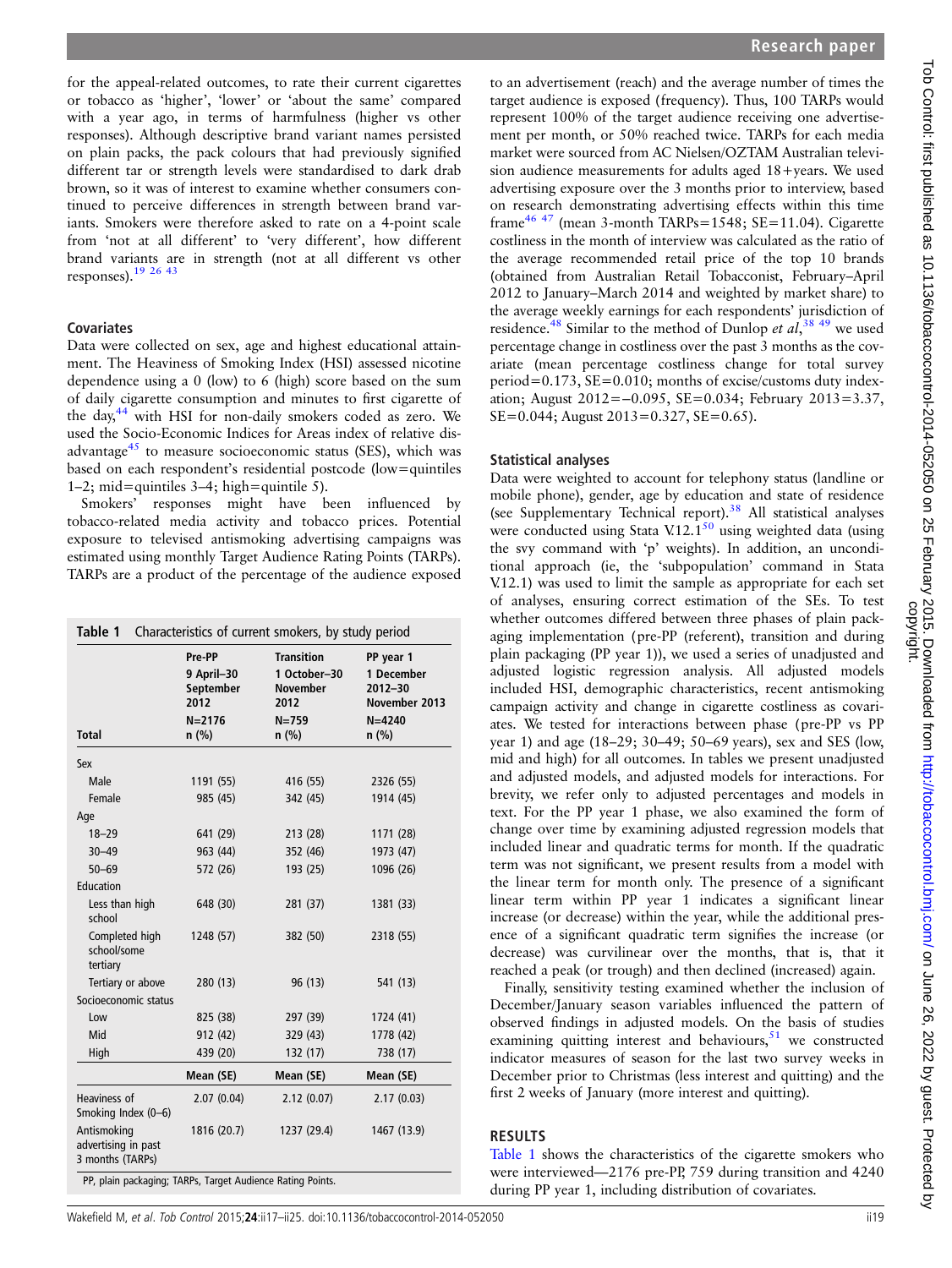#### Appeal-related outcomes

Compared with the pre-PP period (58.6%), a significantly greater adjusted proportion of smokers in the PP year 1 period reported they disliked their pack (85.0%), with this higher proportion being maintained throughout PP year 1 (table 2). Compared with pre-PP when 12.3% of smokers rated their current pack as less appealing than a year ago, significantly more smokers indicated this was the case in PP year 1 (56.2%). Both of these outcomes changed rapidly, with significant increases also evident in the transition period. From the beginning of PP year 1, odds of reporting lower appeal compared with a year ago declined linearly over each month, although always remaining higher than pre-PP. Odds of reporting that one's cigarettes were of lower quality, lower satisfaction and lower value for money than a year ago were also significantly greater in PP year 1 than in pre-PP (table 2) and these increased proportions remained stable over time.

Compared with pre-PP, in PP year 1 a significantly higher and stable proportion of smokers believed that brands do not differ in prestige. Overall, there was no change in the proportions who believed brands do not differ in taste.

There were significant interactions between age and phase ( pre-PP vs PP year 1) for the pack disliking  $(F=3.92_{(2, 6016)})$  $p=0.020$ ), quality  $(F=6.83<sub>(2, 6217)</sub>, p=0.001)$ , satisfaction  $(F=4.52_{(2, 6217)}, p=0.011)$ , prestige  $(F=3.37_{(2, 6178)},$  $p=0.034$ ) and taste  $(F=7.60_{(2, 6129)}$ ,  $p<0.001$ ) outcomes. While all age groups showed change in the expected direction for pack disliking, quality and satisfaction, younger smokers experienced relatively more change than older smokers (fi[gure](#page-4-0) [1A](#page-4-0)–C). Mid-aged (30–49 years) smokers showed significant change in the expected direction for the prestige outcome while younger and older smokers remained stable (fi[gure 1D](#page-4-0)). For the taste outcome, the younger and mid-aged groups evidenced significant increases in the proportion who believed brands did not differ in taste, while the older age group showed a significant decrease (fi[gure 1E](#page-4-0)). There were no interactions by sex and phase, or SES and phase for any appeal-related outcomes.

#### Health warning effectiveness outcomes

[Table 3](#page-5-0) shows that GHWs became more noticeable during the transition and PP year 1 periods and this higher

|                         | Comparing phases-unadjusted models                    |                                                     |         | Comparing phases-adjusted modelst |                                |         | PP year 1 trend-adjusted<br>models |      |         |
|-------------------------|-------------------------------------------------------|-----------------------------------------------------|---------|-----------------------------------|--------------------------------|---------|------------------------------------|------|---------|
| Variable                | Per cent                                              | OR (95% CI)                                         | p Value | Per cent                          | OR (95% CI)                    | p Value | Form                               | OR   | p Value |
| Dislikes pack# (n=6728) |                                                       |                                                     |         |                                   |                                |         |                                    |      |         |
| Pre-PP                  | 59.1                                                  | 1.00                                                |         | 58.6                              | 1.00                           |         |                                    |      |         |
| <b>Transition</b>       | 65.0                                                  | 1.28 (1.05 to 1.56)                                 | 0.013   | 65.1                              | 1.32 (1.08 to 1.62)            | 0.007   |                                    |      |         |
| PP year 1               | 84.9                                                  | 3.90 (3.39 to 4.46)                                 | < 0.001 | 85.0                              | 4.06 (3.52 to 4.69)            | < 0.001 | Linear                             | 1.02 | 0.158   |
|                         | Lower pack appeal than a year ago $\ddagger$ (n=6179) |                                                     |         |                                   |                                |         |                                    |      |         |
| Pre-PP                  | 12.7                                                  | 1.00                                                |         | 12.3                              | 1.00                           |         |                                    |      |         |
| Transition              | 26.0                                                  | 2.40 (1.86 to 3.10)                                 | < 0.001 | 26.5                              | 2.59 (1.99 to 3.37)            | < 0.001 |                                    |      |         |
| PP year 1               | 55.8                                                  | 8.63 (7.27 to 10.24)                                | < 0.001 | 56.2                              | 9.29 (7.79 to 11.09)           | < 0.001 | Linear                             | 0.97 | 0.004   |
|                         | Lower quality than a year ago§ ( $n=6954$ )           |                                                     |         |                                   |                                |         |                                    |      |         |
| Pre-PP                  | 13.9                                                  | 1.00                                                |         | 14.0                              | 1.00                           |         |                                    |      |         |
| Transition              | 17.2                                                  | 1.29 (1.01 to 1.66)                                 | 0.045   | 17.2                              | 1.28 (0.99 to 1.65)            | 0.063   |                                    |      |         |
| PP year 1               | 26.7                                                  | 2.26 (1.93 to 2.64)                                 | < 0.001 | 26.6                              | 2.24 (1.91 to 2.64)            | < 0.001 | Linear                             | 0.99 | 0.554   |
|                         | Lower satisfaction than a year ago§ (n=6954)          |                                                     |         |                                   |                                |         |                                    |      |         |
| Pre-PP                  | 12.2                                                  | 1.00                                                |         | 12.3                              | 1.00                           |         |                                    |      |         |
| Transition              | 13.8                                                  | 1.15 $(0.87 \text{ to } 1.51)$                      | 0.319   | 13.9                              | 1.15 $(0.87 \text{ to } 1.51)$ | 0.334   |                                    |      |         |
| PP year 1               | 20.7                                                  | 1.88 (1.59 to 2.22)                                 | < 0.001 | 20.6                              | 1.85 (1.56 to 2.19)            | < 0.001 | Linear                             | 0.99 | 0.690   |
|                         | Lower value than a year ago§ ( $n=6901$ )             |                                                     |         |                                   |                                |         |                                    |      |         |
| Pre-PP                  | 50.9                                                  | 1.00                                                |         | 50.4                              | 1.00                           |         |                                    |      |         |
| Transition              | 50.7                                                  | 1.02 (0.84 to 1.22)                                 | 0.870   | 51.6                              | 1.05 (0.87 to 1.27)            | 0.622   |                                    |      |         |
| PP year 1               | 56.7                                                  | 1.27 (1.13 to 1.43)                                 | < 0.001 | 56.8                              | 1.30 (1.15 to 1.46)            | < 0.001 | Linear                             | 1.02 | 0.058   |
|                         |                                                       | Believes brands do not differ in prestige# (n=6904) |         |                                   |                                |         |                                    |      |         |
| Pre-PP                  | 44.7                                                  | 1.00                                                |         | 45.1                              | 1.00                           |         |                                    |      |         |
| <b>Transition</b>       | 42.1                                                  | 0.90 (0.75 to 1.09)                                 | 0.273   | 43.1                              | $0.91$ (0.75 to 1.11)          | 0.373   |                                    |      |         |
| PP year 1               | 49.9                                                  | 1.23 (1.10 to 1.38)                                 | < .001  | 49.5                              | 1.21 (1.07 to 1.37)            | 0.003   | Linear                             | 1.01 | 0.310   |
|                         |                                                       | Believes brands do not differ in taste# (n=6840)    |         |                                   |                                |         |                                    |      |         |
| Pre-PP                  | 6.7                                                   | 1.00                                                |         | 6.7                               | 1.00                           |         |                                    |      |         |
| <b>Transition</b>       | 8.1                                                   | 1.23 (0.87 to 1.72)                                 | 0.240   | 8.4                               | 1.27 (0.90 to 1.80)            | 0.174   |                                    |      |         |
| PP year 1               | 7.7                                                   | 1.16 (0.93 to 1.45)                                 | 0.190   | 7.7                               | 1.17 (0.93 to 1.47)            | 0.189   | Linear                             | 1.02 | 0.250   |

 $T<sub>1</sub>$  Unadjusted and adjusted percentages, ORs and 95% CIs from logistic regression models predicting appeal-related outcomes  $\mathcal{L}$ 

Bold text indicates significant findings at p<0.05.

Valid n's for each model vary because of differences in the number of respondents who were eligible for each question (see below) and the number of missing cases on each outcome. The pack appeal model excluded 15.2% of cases that were missing, while for all other models missing cases ranged from 5.1% to 7.6%.

†Multivariate models adjusted for age, gender, educational attainment, SES, Heaviness of Smoking Index, past 3-month Target Audience Rating Points for antismoking mass media campaigns and change in cigarette costliness.

‡Items were only asked of cigarette smokers who, when asked to name which brand of FM cigarettes/RYO tobacco they were currently smoking, provided a valid brand name. §Items were asked of all cigarette smokers.

FM, factory-made; PP, plain packaging; RYO, roll-your-own; SES, socioeconomic status.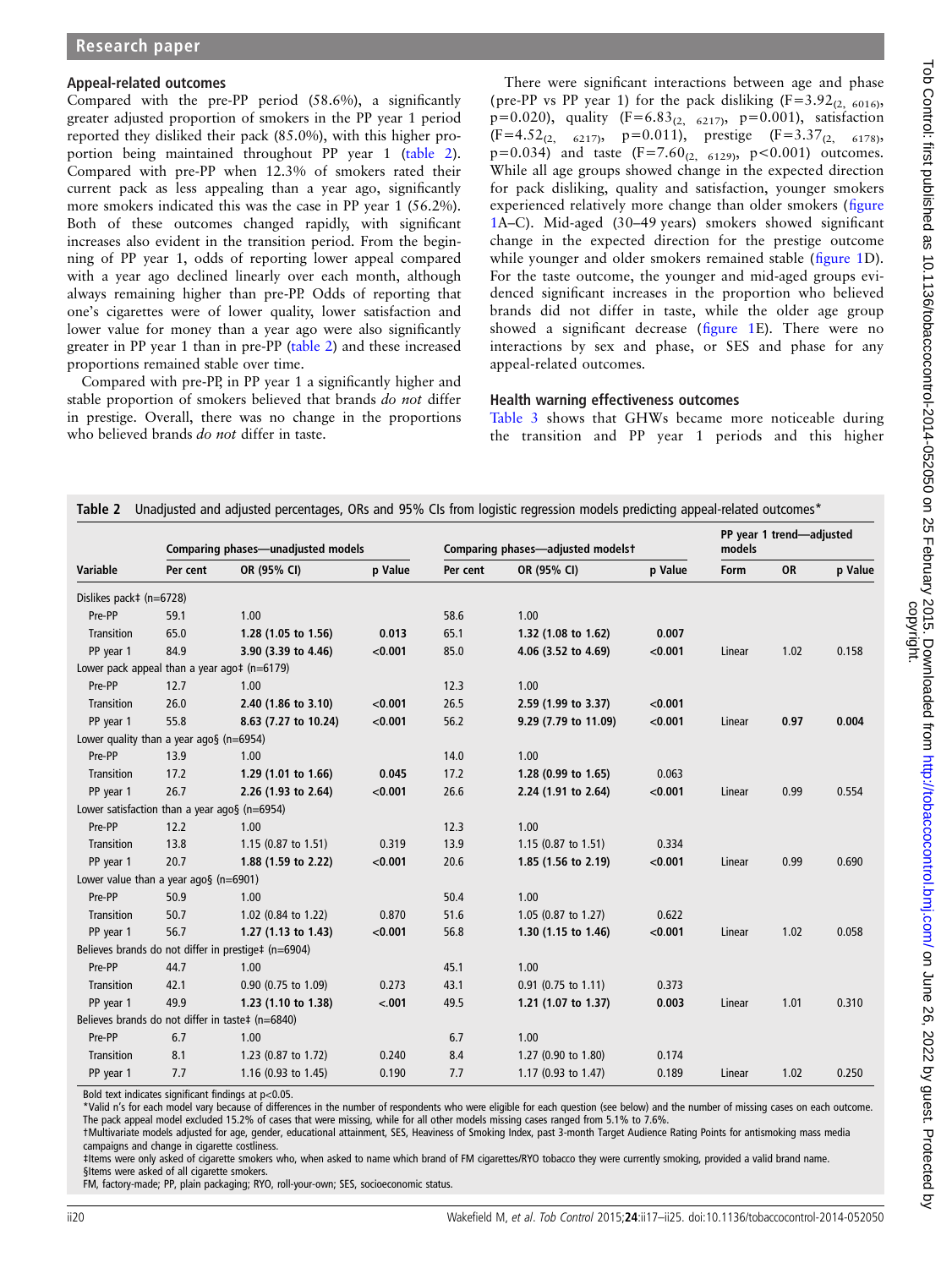<span id="page-4-0"></span>Figure 1 (A–E) Significant interactions by age group for appeal-related outcomes in adjusted models.

A  $\overline{1}$ 

Proportion

 $\mathsf{C}$ 

Proportion

 $\overline{8}$ 

 $.6$ 

 $\overline{4}$ 

 $\overline{2}$ 

 $\mathbf 0$ 

 $.5$ 

 $.4$ 

.3

 $\overline{2}$ 

 $\cdot$ 1

 $\Omega$ 

(A) Dislikes pack: 18–29 years: pre-plain packaging (pre-PP) 53.3%, PP year 1 84.9% (OR=5.07 (95% CI 3.78 to 6.81)), p<0.001. 30–49 years: pre-PP 61.2%, PP year 1 84.4% (OR=3.47 (2.77 to 4.33)), p<0.001. 50–69 years: pre-PP 60.7%, PP year 1 86.2% (OR=4.14 (3.26 to 5.26)), p<0.001.

(B) Lower quality: 18–29 years: pre-PP 10.2%, PP year 1 29.3% (OR=3.76 (2.63 to 5.38)), p<0.001. 30–49 years: pre-PP 14.5%, PP year 1 24.7% (OR=1.94 (1.50 to 2.50)), p<0.001. 50–69 years: pre-PP 17.3%, PP year 1 27.2% (OR=1.79 (1.40 to 2.30)), p<0.001.

(C) Lower satisfaction: 18–29 years: pre-PP 10.4%, PP year 1 21.1% (OR=2.32 (1.61 to 3.33)), p<0.001. 30–49 years: pre-PP 12.2%, PP year 1 21.1% (OR=1.94 (1.49 to 2.54)), p<0.001. 50–69 years: pre-PP 14.7%, PP year 1 19.1% (OR=1.37 (1.05 to 1.78)), p=0.020.

(D) Brands do not differ in prestige: 18–29 years: pre-PP 26.9%, PP year 1 30.3% (OR=1.18 (0.90 to 1.55)), p=0.237. 30–49 years: pre-PP 45.5%, PP year 1 53.5% (OR=1.38 (1.14 to 1.66)), p<0.001. 50–69 years: pre-PP 63.6%, PP year 1 63.3% (OR=0.99  $(0.80 \text{ to } 1.21)$ , p=0.899. (E) Brands do not differ in taste: 18–29 years: pre-PP 3.3%, PP year 1 6.8% (OR=2.14 (1.20 to 3.81)), p=0.010. 30–49 years: pre-PP 5.5%, PP year 1 8.1% (OR=1.53 (1.04 to 2.23)), p=0.029. 50–69 years: pre-PP 12.5%, PP year 1 8.5% (OR=0.65 (0.47 to 0.91)), p=0.013.



PP year 1 Phase of plain packaging  $-$  - 30-49  $-50+$ PP year 1 Phase of plain packaging  $-$  - 30-49 …•… 50+

noticeability was maintained throughout PP year 1. Overall, there was no change by phase in perceived exaggeration of the dangers of smoking, although a significant quadratic trend and an examination of the month-by-month data (not presented) pointed to a slight increase in the middle of PP year 1 in the proportion of smokers believing health effects were not exaggerated, followed by a return to its initial level, coinciding with the roll-out of the second set of new GHWs from August  $2013.<sup>2</sup>$  $2013.<sup>2</sup>$ 

Compared with pre-PP a greater proportion of smokers in PP year 1 attributed the GHWs with providing much more motivation to quit. The significant linear decline within PP year 1 reflected an early sharp peak followed by a gradual decline to slightly above the baseline level by the end of PP year 1. Avoidant responses increased from pre-PP to PP year

1. There was a sustained increase from pre-PP to PP year 1 in the proportion of smokers who reported concealing their packs or using a different container for their cigarettes, and an immediate and sustained increase in the proportion who had requested a different GHW when purchasing a pack in the past month ([table 3\)](#page-5-0). No interactions were found between phase and age, sex or SES for any of the health warning effectiveness outcomes.

## Perceived harm outcomes

[Table 4](#page-5-0) shows there was a significant increase in the adjusted proportion of smokers who believed that brands do not differ in harmfulness in PP year 1 (69.8%) compared with pre-PP (65.7%). There was no change in the belief that one's cigarettes were higher in harmfulness compared with a year ago and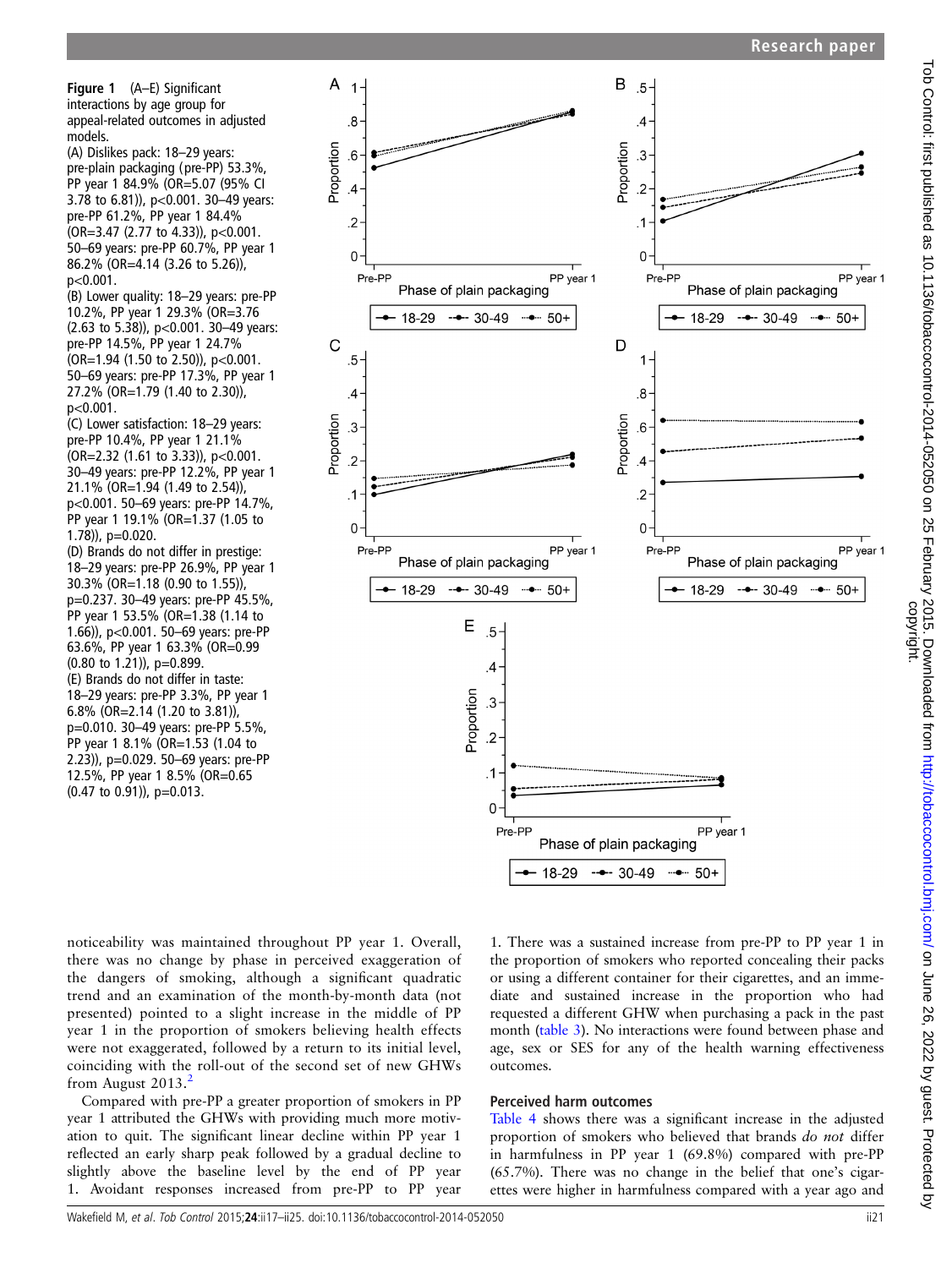<span id="page-5-0"></span>Table 3 Unadjusted and adjusted percentages, ORs and 95% CIs from logistic regression models predicting health warning effectiveness outcomes\*

|                   | Comparing phases—unadjusted models     |                                                               |         | Comparing phases—adjusted modelst |                                |         | PP year 1 trend-adjusted<br>models |           |         |
|-------------------|----------------------------------------|---------------------------------------------------------------|---------|-----------------------------------|--------------------------------|---------|------------------------------------|-----------|---------|
| Variable          | Per cent                               | OR (95% CI)                                                   | p Value | Per cent                          | OR (95% CI)                    | p Value | Form                               | <b>OR</b> | p Value |
|                   |                                        | Notices GHW first when looking at pack# (n=7007)              |         |                                   |                                |         |                                    |           |         |
| Pre-PP            | 34.4                                   | 1.00                                                          |         | 34.0                              | 1.00                           |         |                                    |           |         |
| Transition        | 44.9                                   | 1.55 (1.29 to 1.88)                                           | < 0.001 | 44.9                              | 1.60 $(1.32 \text{ to } 1.95)$ | < 0.001 |                                    |           |         |
| PP year 1         | 67.5                                   | 3.96 (3.51 to 4.48)                                           | < 0.001 | 67.7                              | 4.26 (3.74 to 4.85)            | < 0.001 | Linear                             | 1.00      | 0.844   |
|                   |                                        | Does not believe dangers of smoking are exaggerated# (n=7163) |         |                                   |                                |         |                                    |           |         |
| Pre-PP            | 65.6                                   | 1.00                                                          |         | 65.1                              | 1.00                           |         |                                    |           |         |
| Transition        | 65.7                                   | 1.00 (0.83 to 1.22)                                           | 0.969   | 65.7                              | 1.03 (0.84 to 1.25)            | 0.788   |                                    |           |         |
| PP year 1         | 63.8                                   | 0.92 (0.82 to 1.04)                                           | 0.194   | 64.0                              | 0.96 (0.84 to 1.08)            | 0.470   | Linear                             | 1.25      | 0.028   |
|                   |                                        |                                                               |         |                                   |                                |         | Quad                               | 0.99      | 0.021   |
|                   |                                        | Attributes much more motivation to quit to GHWs‡ (n=7123)     |         |                                   |                                |         |                                    |           |         |
| Pre-PP            | 9.4                                    | 1.00                                                          |         | 9.3                               | 1.00                           |         |                                    |           |         |
| Transition        | 11.8                                   | 1.28 $(0.96 \text{ to } 1.72)$                                | 0.097   | 11.6                              | 1.29 (0.95 to 1.75)            | 0.101   |                                    |           |         |
| PP year 1         | 13.3                                   | 1.47 $(1.21$ to 1.77)                                         | < 0.001 | 13.4                              | 1.52 (1.25 to 1.86)            | < 0.001 | Linear                             | 0.96      | 0.013   |
|                   | Concealed pack in past month# (n=7096) |                                                               |         |                                   |                                |         |                                    |           |         |
| Pre-PP            | 17.3                                   | 1.00                                                          |         | 17.1                              | 1.00                           |         |                                    |           |         |
| <b>Transition</b> | 19.0                                   | 1.12 (0.89 to 1.42)                                           | 0.325   | 19.1                              | 1.15 (0.90 to 1.46)            | 0.252   |                                    |           |         |
| PP year 1         | 23.1                                   | 1.44 (1.24 to 1.66)                                           | < 0.001 | 23.1                              | 1.47 $(1.26 \text{ to } 1.71)$ | < 0.001 | Linear                             | 0.99      | 0.533   |
|                   |                                        | Requested different GHW in past month‡ (n=7126)               |         |                                   |                                |         |                                    |           |         |
| Pre-PP            | 3.9                                    | 1.00                                                          |         | 3.9                               | 1.00                           |         |                                    |           |         |
| <b>Transition</b> | 8.2                                    | 2.19 (1.47 to 3.28)                                           | < 0.001 | 8.5                               | 2.28 (1.52 to 3.44)            | < 0.001 |                                    |           |         |
| PP year 1         | 9.2                                    | 2.48 (1.90 to 3.24)                                           | < 0.001 | 9.1                               | 2.49 (1.89 to 3.29)            | < 0.001 | Linear                             | 0.99      | 0.756   |

Bold text indicates significant findings at p<0.05.

\*Valid n's for each model vary because of the number of missing cases for each outcome. Missing cases ranged from 2.2% to 4.3%.

†Multivariate models adjusted for age, gender, educational attainment, SES, Heaviness of Smoking Index, past 3-month Target Audience Rating Points for antismoking mass media

campaigns and change in cigarette costliness. ‡Items were asked of all cigarette smokers.

GHW, graphic health warning; PP, plain packaging; SES, socioeconomic status.

no change in the proportions who believed variants do not differ in strength. No significant interactions between phase and age, sex or SES were found for any perceived harm outcome.

## Sensitivity testing

Inclusion of two season variables (last 2 weeks of December; first 2 weeks of January) did not change the pattern of results (see online supplementary appendix A).

|  |  |  |  | Table 4 Unadjusted and adjusted percentages, ORs and 95% CIs from logistic regression models predicting perceived harm outcomes* |
|--|--|--|--|----------------------------------------------------------------------------------------------------------------------------------|
|--|--|--|--|----------------------------------------------------------------------------------------------------------------------------------|

|                   | Comparing phases—unadjusted models             |                                                               |         | Comparing phases-adjusted modelst |                       |         | PP year 1 trend-adjusted<br>models |           |         |
|-------------------|------------------------------------------------|---------------------------------------------------------------|---------|-----------------------------------|-----------------------|---------|------------------------------------|-----------|---------|
|                   | Per cent                                       | OR (95% CI)                                                   | p Value | Per cent                          | OR (95% CI)           | p Value | <b>Form</b>                        | <b>OR</b> | p Value |
|                   |                                                | Believes brands <i>do not</i> differ in harmfulness‡ (n=6924) |         |                                   |                       |         |                                    |           |         |
| Pre-PP            | 65.8                                           | 1.00                                                          |         | 65.7                              | 1.00                  |         |                                    |           |         |
| <b>Transition</b> | 67.0                                           | 1.06 (0.86 to 1.29)                                           | 0.598   | 67.6                              | 1.09 (0.89 to 1.35)   | 0.405   |                                    |           |         |
| PP year 1         | 69.8                                           | 1.20 (1.06 to 1.36)                                           | 0.004   | 69.8                              | 1.21 (1.06 to 1.38)   | 0.004   | Linear                             | 0.97      | 0.012   |
|                   | Higher harmfulness than a year agos $(n=6838)$ |                                                               |         |                                   |                       |         |                                    |           |         |
| Pre-PP            | 24.2                                           | 1.00                                                          |         | 23.8                              | 1.00                  |         |                                    |           |         |
| <b>Transition</b> | 22.1                                           | $0.89$ (0.70 to 1.12)                                         | 0.323   | 21.8                              | $0.89$ (0.70 to 1.13) | 0.349   |                                    |           |         |
| PP year 1         | 23.4                                           | $0.96$ (0.83 to 1.10)                                         | 0.532   | 23.6                              | $0.99$ (0.86 to 1.14) | 0.877   | Linear                             | 1.00      | 0.811   |
|                   |                                                | Believes variants do not differ in strength# (n=6894)         |         |                                   |                       |         |                                    |           |         |
| Pre-PP            | 5.2                                            | 1.00                                                          |         | 5.3                               | 1.00                  |         |                                    |           |         |
| <b>Transition</b> | 5.9                                            | 1.16 $(0.78 \text{ to } 1.72)$                                | 0.477   | 5.8                               | 1.09 (0.72 to 1.64)   | 0.683   |                                    |           |         |
| PP year 1         | 6.1                                            | $1.19$ (0.92 to 1.55)                                         | 0.178   | 6.1                               | $1.15$ (0.88 to 1.51) | 0.303   | Linear                             | 1.01      | 0.812   |

Bold text indicates significant findings at p<0.05.

\*Valid n's for each model vary because of differences in the number of respondents who were eligible for each question (see below) and the number of missing cases for each outcome. Missing cases ranged from 5.4% to 6.6%.

†Multivariate models adjusted for age, gender, educational attainment, SES, Heaviness of Smoking Index, past 3-month Target Audience Rating Points for antismoking mass media campaigns and change in cigarette costliness. ‡Items were only asked of cigarette smokers who, when asked to name which brand of FM cigarettes/RYO tobacco they were currently smoking, provided a valid brand name.

§Items were asked of all cigarette smokers.

FM, factory-made; PP, plain packaging; RYO, roll-your-own; SES, socioeconomic status.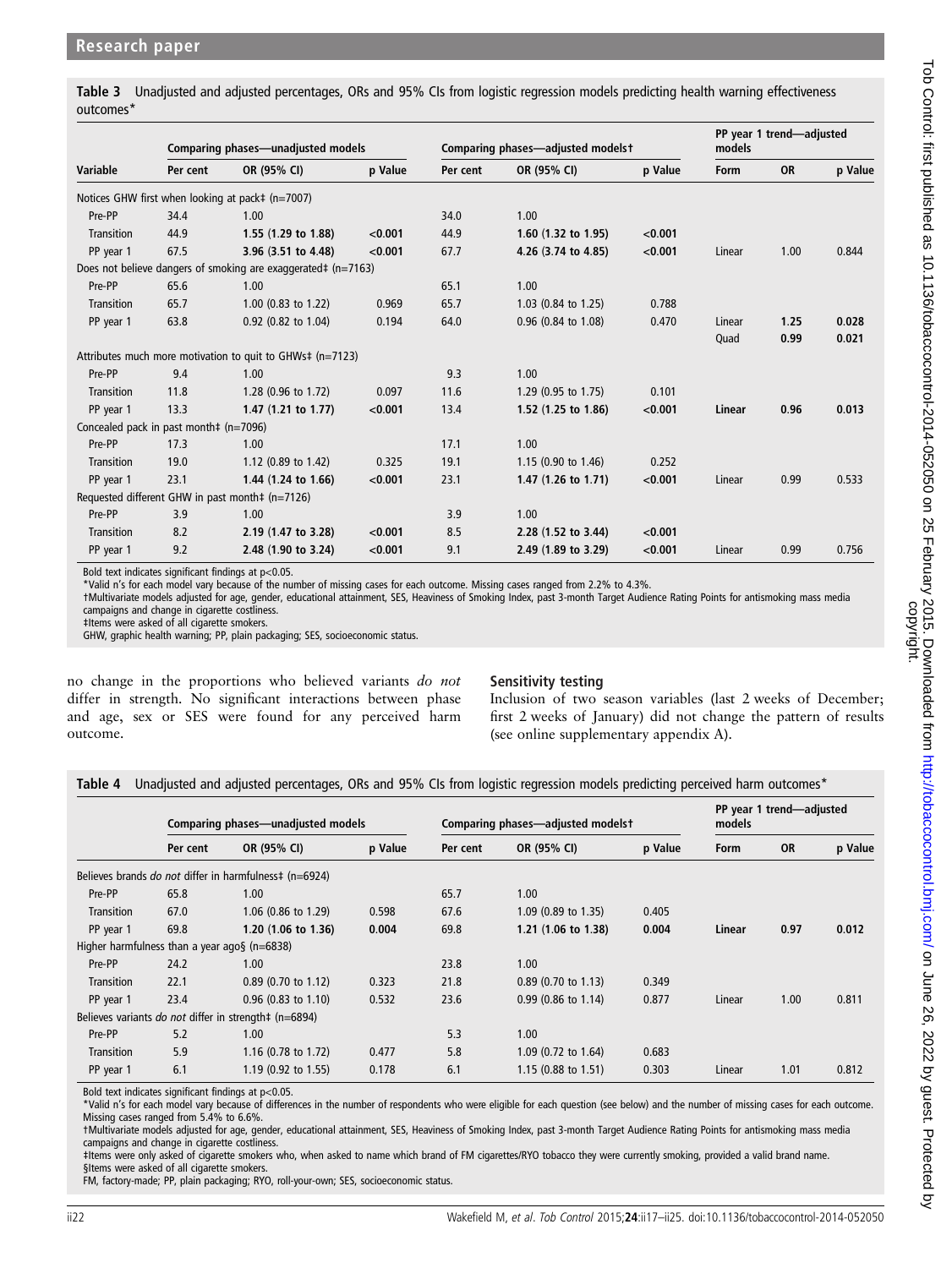## **DISCUSSION**

This national study examined the extent to which all three specific objectives of the plain packaging legislation—to reduce appeal of tobacco, increase effectiveness of health warnings and reduce ability of packaging to mislead consumers about smoking harms—were met among adult smokers in the first year after full implementation of the packaging changes.

Compared with a 6-month baseline period, the study found the new packs to be associated with rapid and substantial changes in the direction of reduced appeal which were sustained throughout the first year of full implementation. Of the four appeal variables that required smokers to compare the experience of their current cigarettes with those smoked the year beforehand, the observed increase in effect in the PP year 1 period weakened towards the end of this phase for one variable only (lower pack appeal). As this period late in 2013 required smokers to compare to late 2012 when plain packs were already common, $\frac{2}{3}$  this regression may reflect a reduction in the specificity of comparison between plain and branded packs, rather than a diminution of the impact of plain packaging per se.

The emergence of lower perceived quality and satisfaction and the increase in beliefs that brands do not differ in prestige among smokers overall (and do not differ in taste for the young-aged and mid-aged population) occurred despite efforts from tobacco companies to reassure consumers that tobacco products would 'remain the same' with the changed packaging.<sup>52</sup> These findings signifying reduced appeal are consistent with and reinforce the results of past experimental research, $\frac{10 \times 11}{18 \times 24 \times 53}$  $\frac{10 \times 11}{18 \times 24 \times 53}$  $\frac{10 \times 11}{18 \times 24 \times 53}$  government-funded pretesting studies to design the Australian packs, $^7$  an early study of how smokers responded to the new packaging at the time they emerged onto the market<sup>8</sup> and a recently published study from one Australian state reporting increases in negative pack perceptions up to 6 months after plain packaging implementation.<sup>4</sup>

It was notable that for three appeal-related variables (pack disliking, quality, satisfaction), young adults evidenced more change than others. Young-aged and middle-aged adults also showed more movement towards believing brands did not differ in taste, and middle-aged smokers showed more movement in believing brands did not differ in prestige than older smokers. This overall pattern of age-related effects for the appeal outcomes was not observed for the health warning or harm perception outcomes. Such specificity of change for the young adult population concurs with the experimental studies of plain packaging which found stronger effects on appeal-related outcomes for younger than older respondents,<sup>[10 11](#page-7-0)</sup> and with the findings of White et  $al^{32}$  $al^{32}$  $al^{32}$ (this supplement) who found reduced pack and brand appeal among adolescents following the introduction of plain packaging in Australia. Furthermore, it is consistent with strong evidence that tobacco branding and image-related factors are very important for young people, $12 \tcdot 13$  leading to the conclusion in the 2012 US Surgeon-General's Report that "advertising and promotional activities by the tobacco companies cause the onset and continu-ation of smoking among adolescents and young adults."<sup>[13](#page-7-0)</sup>

Our study also found consistent improvements in health warning effectiveness outcomes, including more noticing of warnings, motivation to quit attributed to the warnings, and avoidant behavioural responses. These findings extend those of Dunlop *et*  $al^{49}$  $al^{49}$  $al^{49}$  who found increased noticing of warnings and attribution of encouragement to quit to warnings up to 6 months after implementation of plain packaging with larger GHWs in one Australian state, by demonstrating that such responses were sustained nationally up to 1 year after implementation. While Dunlop et al found increased emotional responses to warnings 6 months after implementation in terms of worry about smoking

and wanting to hide or cover packs from the view of others, our study additionally found increased prevalence of reported behavioural actions taken to attempt to avoid warnings (covering up the pack at least several times in the past month; asking for a pack with a different warning) up to 1 year after implementation. Those outcomes are important, since cohort studies suggest that warning avoidance predicts subsequent quitting attempts, [40 42 54](#page-8-0) most likely via the association of warning avoidance with increased thinking about smoking harms,  $54$  which in turn predicts quit intentions and quit attempts. Avoidant behaviours such as pack concealment can have benefits beyond smokers them-selves by reducing exposure of others to tobacco promotion.<sup>[55](#page-8-0)</sup> Relatedly, an observational Australian study of patrons of outdoor cafes and bars up to a year after plain packaging found a sustained reduction in the visibility of tobacco packs, mostly attributable to fewer packs being left out on display, especially in venues where children were present $56\frac{57}{1}$  (this supplement).

In relation to the third objective of plain packaging, there was increased appreciation after plain packaging that brands do not differ in harm. However, there was no change over time in the perceived harm of one's tobacco compared with a year ago, and no change over time in smokers' beliefs about variants being different in strength. Concepts of 'taste' (measured in the appeal outcomes), 'strength' and 'harm' are strongly related in the minds of smokers.<sup>[43](#page-8-0) 58-[60](#page-8-0)</sup> Objectively speaking, cigarette brands and variants do not differ in harmfulness,  $61$   $62$  although an extensive body of research shows many smokers believe they do[.10 27](#page-7-0) [43 29 63](#page-8-0) While plain packaging removed the pack colour associated with different brands and variants and replaced it with a consistent drab brown, it placed no limitations on the naming of brands and continued to permit the use of brand variant names including colour names. An observational study of tobacco product developments coinciding with implementation of plain packaging reported incorporation of colour names into longer variant descriptors (eg, 'Dunhill Distinct' became 'Dunhill Distinct Blue') and more expressive brand variant names to evoke the sensation or feature previously connoted only by colour (eg, 'Pall Mall Blue' became 'Pall Mall Rich Blue').<sup>52</sup> These developments are clearly designed to reinforce variant differences. Beliefs about strength differences may persist due to the differing perceptions of strength resulting from the sensory experience created by diluted inhaled smoke (from filter ventilation) and strength expectations generated by variant names. $21 \overline{29} 64$  $21 \overline{29} 64$ 

Study strengths included its national focus and a large sample size, sufficient to compare responses overall and by major demographic subgroups. The continuous tracking survey design enabled comparison of smokers' responses during a preimplementation period, as the new packs transitioned onto the market, and over the first year of full implementation. Observed changes in outcomes were independent of exposure to antismoking mass media campaigns and change in cigarette costliness, and insensitive to seasonal adjustment for the December/January period. As the sample was limited to November 2013, the study further excluded impacts following the 12.5% December 2013 tobacco tax increase.

A potential study limitation was that since the survey started in April 2012, we did not have responses from one or more years prior to plain packaging implementation to control for the possibility of seasonal effects other than the December–January holiday period. However, it seems unlikely these particular beliefs and behaviours would have been sensitive to season per se. It does however seem likely that the variable presence of educational interventions would affect such beliefs, and for this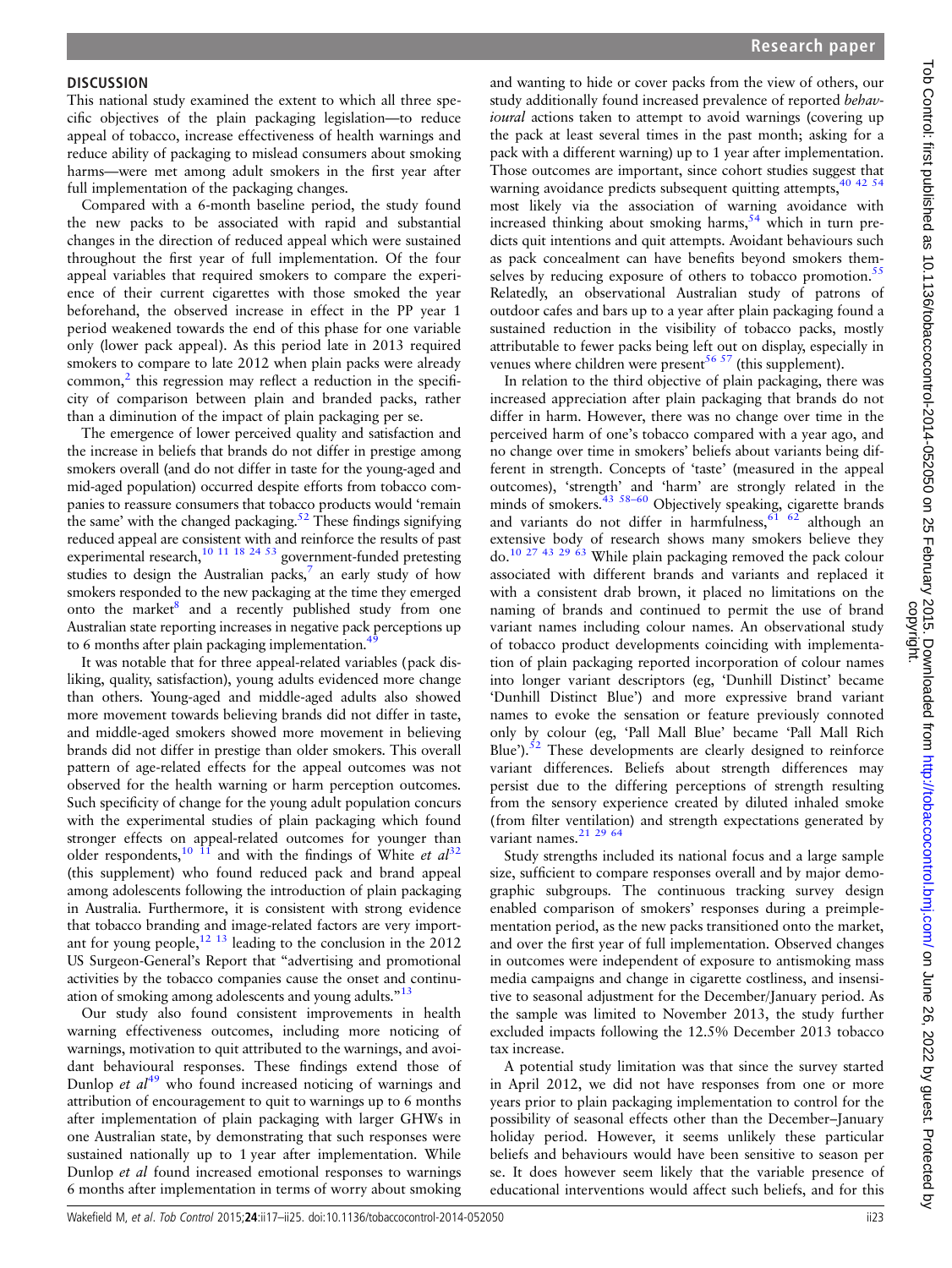<span id="page-7-0"></span>reason we adjusted for antismoking media campaign activity. We further note the findings of Dunlop et  $al^{49}$  $al^{49}$  $al^{49}$  who found similar increases for a subset of variables similar to ours up to 6 months into plain packaging compared with 1–6 years pre-PP using time series analyses which adjusted for seasonality.

On the basis of the findings of this study, we conclude that the first two objectives of the legislation relating to reducing appeal and increasing GHW effectiveness have been achieved among adult smokers. This study suggests that the third objective of reducing the extent to which smokers are misled about the harms of smoking has been partially met. Perceptions of differential harmfulness may be maintained by the naming of brand variants which are still permitted to emphasise colour and other product characteristics, suggesting future standardised packaging laws should further limit such variant names.

# What this paper adds

- $\triangleright$  Compared with a pre-plain packaging period, the first year of Australian implementation of plain packaging with larger graphic health warnings saw reduced appeal and increased health warning effectiveness, and some improvement in correcting misperceptions of harms in a national sample of adult cigarette smokers.
- ▸ There was greater change for four appeal-related outcomes for young (18–29 years) adults and two appeal-related outcomes for mid-aged (30–49 years) adults, with no differences by age, sex or socioeconomic status for other outcomes.
- The specific objectives of plain packaging have been achieved among adult smokers and were generally sustained up to 12 months after implementation.

Acknowledgements The authors thank Professor Ron Borland for sharing questions from the ITC-survey for inclusion in the telephone tracking survey, the Social Research Centre for data collection and Megan Bayly for data checking.

Contributors MW and MS designed the study. KC and MZ cleaned data files, undertook analysis and reported results. SD and EB provided additional advice on analysis and interpretation of results. MW drafted the manuscript with contributions from all authors. All authors approved the final manuscript.

Funding The National Plain Packaging Tracking survey was funded under a contract with the Australian Government Department of Health and Ageing.

Competing interests The authors wish to advise that MW was a member and MS a technical writer for the Tobacco Working Group of the Australian National Preventive Health Task Force and MW was a member of the Expert Advisory Committee on Plain Packaging that advised the Australian Department of Health on research pertaining to the plain packaging legislation. MW, SD and EB hold competitive grant funding from the Australian National Health and Medical Research Council and MW holds competitive grant funding from the US National Institutes of Health, Australian National Preventive Health Agency and BUPA Health Foundation.

**Ethics approval** The survey was approved by the Cancer Council Victoria Human Ethics Committee (HREC 0018).

Provenance and peer review Not commissioned; externally peer reviewed.

Open Access This is an Open Access article distributed in accordance with the Creative Commons Attribution Non Commercial (CC BY-NC 4.0) license, which permits others to distribute, remix, adapt, build upon this work non-commercially, and license their derivative works on different terms, provided the original work is properly cited and the use is non-commercial. See: [http://creativecommons.org/](http://creativecommons.org/licenses/by-nc/4.0/) [licenses/by-nc/4.0/](http://creativecommons.org/licenses/by-nc/4.0/)

## **REFERENCES**

- Tobacco Plain Packaging Act 2011. No. 148, 2011 as amended. 2011. [http://www.](http://www.comlaw.gov.au/Details/C2013C00190) [comlaw.gov.au/Details/C2013C00190](http://www.comlaw.gov.au/Details/C2013C00190)
- 2 Scollo M, Lindorff K, Coomber K, et al. Standardised packaging and new enlarged graphic health warnings for tobacco products in Australia—legislative requirements

and implementation of the Tobacco Plain Packaging Act 2011 and the Competition and Consumer (Tobacco) Information Standard 2011. Tob Control 2015;24:ii9–16.

- 3 Competition and Consumer (Tobacco) Information Standard. 2011. [http://www.](http://www.comlaw.gov.au/Details/F2013C00598) [comlaw.gov.au/Details/F2013C00598](http://www.comlaw.gov.au/Details/F2013C00598)
- 4 Gfk Blue Moon. Market testing of new health warnings and information messages for tobacco product packaging: phase 1 side of pack messages. Canberra: Department of Health and Ageing, 2011. [http://www.health.gov.au/internet/main/](http://www.health.gov.au/internet/main/publishing.nsf/Content/mr-plainpack) [publishing.nsf/Content/mr-plainpack](http://www.health.gov.au/internet/main/publishing.nsf/Content/mr-plainpack)
- 5 Gfk Blue Moon. Market testing of new health warnings and information messages for tobacco product packaging: phase 2 front and back of pack messages. Canberra: Department of Health and Ageing, 2011. [http://www.health.gov.au/](http://www.health.gov.au/internet/main/publishing.nsf/Content/mr-plainpack) [internet/main/publishing.nsf/Content/mr-plainpack](http://www.health.gov.au/internet/main/publishing.nsf/Content/mr-plainpack)
- 6 Gfk Blue Moon. Market testing of new health warnings and information messages for tobacco product packaging: phase 3 refinement of health messages. Canberra: Department of Health and Ageing, 2011. [http://www.health.gov.au/internet/main/](http://www.health.gov.au/internet/main/publishing.nsf/Content/mr-plainpack) [publishing.nsf/Content/mr-plainpack](http://www.health.gov.au/internet/main/publishing.nsf/Content/mr-plainpack)
- Gfk Blue Moon. Market research reports on tobacco plain packaging of tobacco products. Canberra: Department of Health and Ageing, 2011. [http://www.health.](http://www.health.gov.au/internet/main/publishing.nsf/Content/mr-plainpack) [gov.au/internet/main/publishing.nsf/Content/mr-plainpack](http://www.health.gov.au/internet/main/publishing.nsf/Content/mr-plainpack)
- 8 Wakefield MA, Hayes L, Durkin S, et al. Introduction effects of the Australian plain packaging policy on adult smokers: a cross-sectional study. [BMJ Open](http://dx.doi.org/10.1136/bmjopen-2013-003175) 2013;3:7.
- 9 Quit, Cancer Council Victoria. Plain packaging of tobacco products: a review of the evidence. Melbourne, Australia: Cancer Council Victoria, May (updated August 2011) 2011. [http://www.cancer.org.au/content/pdf/CancerControlPolicy/](http://www.cancer.org.au/content/pdf/CancerControlPolicy/PositionStatements/TCUCCVBkgrndResrchPlainPak270511ReEnd_FINAL_May27.pdf) [PositionStatements/TCUCCVBkgrndResrchPlainPak270511ReEnd\\_FINAL\\_May27.pdf](http://www.cancer.org.au/content/pdf/CancerControlPolicy/PositionStatements/TCUCCVBkgrndResrchPlainPak270511ReEnd_FINAL_May27.pdf)
- 10 Stead M, Moodie C, Angus K, et al. Is consumer response to plain/standardised tobacco packaging consistent with framework convention on tobacco control guidelines? A systematic review of quantitative studies. [PLoS ONE](http://dx.doi.org/10.1371/journal.pone.0075919) 2013;8:e75919.
- 11 Hammond D. Standardized packaging of tobacco products: evidence review. Prepared on behalf of the Irish Department of Health. Waterloo, Ontario, Canada: University of Waterloo, March 2014. [http://www.tri.ie/news/2014/](http://www.tri.ie/news/2014/new-irish-focused-review-on-plain-packaging.aspx) [new-irish-focused-review-on-plain-packaging.aspx](http://www.tri.ie/news/2014/new-irish-focused-review-on-plain-packaging.aspx)
- 12 National Cancer Institute. The role of the media in promoting and reducing tobacco use. Tobacco Control Monograph No 19. Bethesda, MD: US Department of Health and Human Services, National Institutes of Health, National Cancer Institute, June 2008. NIH Pub No 07-6242. [http://cancercontrol.cancer.gov/tcrb/monographs/19/](http://cancercontrol.cancer.gov/tcrb/monographs/19/index.html) [index.html](http://cancercontrol.cancer.gov/tcrb/monographs/19/index.html)
- 13 US Department of Health and Human Services. Preventing Tobacco use among youth and young adults: a report of the surgeon general. Report. Atlanta, Georgia: U.S. Department of Health and Human Services, Public Health Service, Office of the Surgeon General, Rockville, MD, 2012. [http://www.cdc.gov/tobacco/data\\_statistics/](http://www.cdc.gov/tobacco/data_statistics/sgr/2012/index.htm) [sgr/2012/index.htm](http://www.cdc.gov/tobacco/data_statistics/sgr/2012/index.htm)
- 14 United States v. Philip Morris USA. 449 F. Supp. 2d 1, (D.D.C., 2006) 980.
- 15 Scollo M, Bayly M, Wakefield M. Plain packaging—a logical progression for tobacco control in one of the world's 'darkest markets'. Tob Control.
- 16 Moodie CS, Mackintosh AM. Young adult women smokers' response to using plain cigarette packaging: a naturalistic approach. **[BMJ Open](http://dx.doi.org/10.1136/bmjopen-2012-002402) 2013**;3:e002402.
- 17 Moodie C, Bauld L, Ford A, et al. Young women smokers' response to using plain cigarette packaging: qualitative findings from a naturalistic study. **[BMC Public](http://dx.doi.org/10.1186/1471-2458-14-812)** [Health](http://dx.doi.org/10.1186/1471-2458-14-812) 2014;14:812.
- 18 Gallopel-Morvan K, Moodie C, Eker F, et al. Perceptions of plain packaging among young adult roll-your-own smoker in France: a naturalistic approach. [Tob Control](http://dx.doi.org/10.1136/tobaccocontrol-2013-051513) Published Online First: 11 Jun 2014 doi:10.1136/tobaccocontrol-2013-051513
- 19 Wakefield M, Germain D, Durkin S. How does increasingly plainer cigarette packaging influence adult smokers' perceptions about brand image? An experimental study. [Tob Control](http://dx.doi.org/10.1136/tc.2008.026732) 2008;17:416–21.
- 20 Hammond D, Doxey J, Daniel S, et al. Impact of female-oriented cigarette packaging in the United States. [Nicotine Tob Res](http://dx.doi.org/10.1093/ntr/ntr045) 2011;13:579-88.
- 21 Doxey J, Hammond D. Deadly in pink: the impact of cigarette packaging among young women. [Tob Control](http://dx.doi.org/10.1136/tc.2010.038315) 2011;20:353–60.
- 22 Moodie C, Mackintosh AM, Hastings G, et al. Young adult smokers' perceptions of plain packaging: a pilot naturalistic study. [Tob Control](http://dx.doi.org/10.1136/tc.2011.042911) 2011;20:367-73.
- 23 Gallopel-Morvan K, Moodie C, Hammond D, et al. Consumer perceptions of cigarette pack design in France: a comparison of regular, limited edition and plain packaging. [Tob Control](http://dx.doi.org/10.1136/tobaccocontrol-2011-050079) 2012;21:502-6.
- 24 Guillaumier A, Bonevski B, Paul C, et al. Socioeconomically disadvantaged smokers' ratings of plain and branded cigarette packaging: an experimental study. [BMJ Open](http://dx.doi.org/10.1136/bmjopen-2013-004078) 2014;4:e004078.
- 25 Germain D, Wakefield M, Durkin S. Adolescents' perceptions of cigarette brand image: does plain packaging make a difference? [J Adolesc Health](http://dx.doi.org/10.1016/j.jadohealth.2009.08.009) 2010;46:385-92.
- 26 Bansal-Travers M, Hammond D, Smith P, et al. The impact of cigarette pack design, descriptors, and warning labels on risk perception in the U.S. [Am J Prev Med](http://dx.doi.org/10.1016/j.amepre.2011.01.021) 2011;40:674–82.
- 27 Hammond D, Dockrell M, Arnott D, et al. Cigarette pack design and perceptions of risk among UK adults and youth. [Eur J Public Health](http://dx.doi.org/10.1093/eurpub/ckp122) 2009;19:631-7.
- 28 White CM, Hammond D, Thrasher JF, et al. The potential impact of plain packaging of cigarette products among Brazilian young women: an experimental study. **[BMC](http://dx.doi.org/10.1186/1471-2458-12-737)** [Public Health](http://dx.doi.org/10.1186/1471-2458-12-737) 2012;12:737.